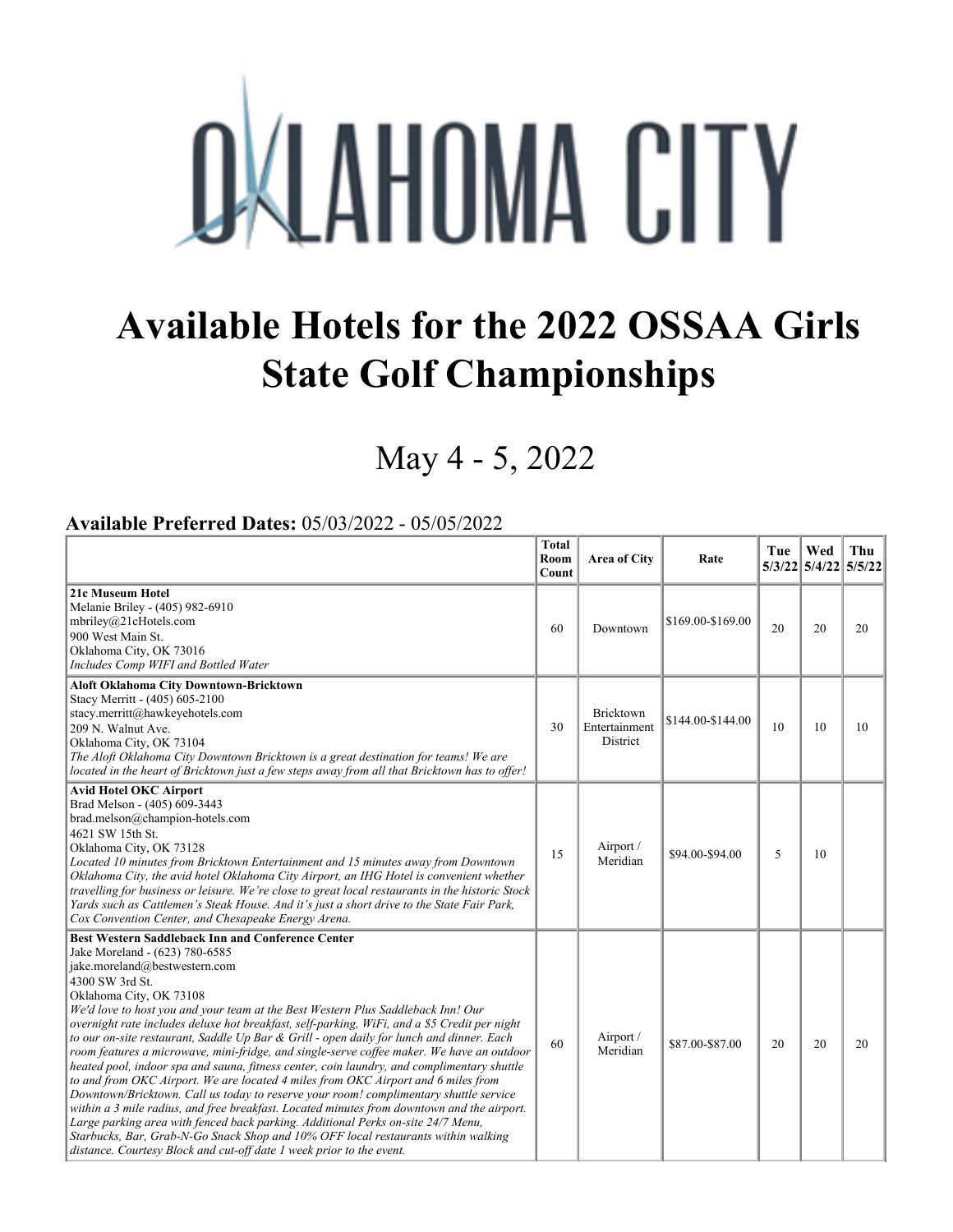| <b>Comfort Inn &amp; Suites OKC Near Bricktown</b><br>Sherree Martinez - (405) 605-0511<br>sherree.martinez@fourpointsoklahomacityairport.com<br>1809 E. Reno Ave.<br>Oklahoma City, OK 73117<br>The Comfort Inn & Suites Near Bricktown is pleased to offer group rates & availability for<br>the 2022 OSSAA Girls State Golf Championships happening on May 3-6, 2022. We are<br>pleased to host any teams, family, fans & attendees that come our way. Our rates include<br>Breakfast. We are easily located & accessible to all major highways in Oklahoma City.              | 30  | Bricktown<br>Entertainment<br>District | \$89.00-\$89.00   | 10 | 10 | 10 |
|-----------------------------------------------------------------------------------------------------------------------------------------------------------------------------------------------------------------------------------------------------------------------------------------------------------------------------------------------------------------------------------------------------------------------------------------------------------------------------------------------------------------------------------------------------------------------------------|-----|----------------------------------------|-------------------|----|----|----|
| <b>Comfort Inn &amp; Suites West I-40</b><br>Sue Maroney-Smith - (405) 470-7676<br>ssmith@jacaruso.com<br>5921 SW 8th St.<br>Oklahoma City, OK 73128<br>Free Hot Breakfast                                                                                                                                                                                                                                                                                                                                                                                                        | 60  | Airport /<br>Meridian                  | \$90.00-\$90.00   | 20 | 20 | 20 |
| Courtyard by Marriott Oklahoma City Northwest<br>Lead Catcher - (405) 848-0808<br>NorthTxleadcatcher@marriott.com<br>1515 NW Expressway<br>Oklahoma City, OK 73118<br>Thank you for considering Courtyard by Marriott Oklahoma City Northwest                                                                                                                                                                                                                                                                                                                                     | 30  | Northwest                              | \$109.00-\$109.00 | 10 | 10 | 10 |
| <b>Embassy Suites by Hilton Oklahoma City Northwest</b><br>Trisha Cleaver - (405) 842-6633<br>trisha.cleaver@hilton.com<br>3233 NW Expressway<br>Oklahoma City, OK 73112<br>Stay in our Two Room Suites with Two Queen Beds. Rate includes free Made to Order<br>Breakfast and complimentary Evening Reception.                                                                                                                                                                                                                                                                   | 30  | Northwest                              | \$129.00-\$129.00 | 10 | 15 | 5  |
| Embassy Suites by Hilton Oklahoma City Will Rogers Airport<br>Debi Neumann - (405) 246-6010<br>Debi.Neumann@hilton.com<br>1815 S. Meridian Ave.<br>Oklahoma City, OK 73108<br>We can start off with a block of 10 double beds and 5 king bed suites. We can add more<br>rooms based on pick up.                                                                                                                                                                                                                                                                                   | 45  | Airport /<br>Meridian                  | \$119.00-\$119.00 | 15 | 15 | 15 |
| Fairfield Inn & Suites Oklahoma City Downtown<br>Shannon Brown - (405) 604-5050<br>shannon.brown@marriott.com<br>10 SW 4th St.<br>Oklahoma City, OK 73109<br>Thank you for sending this out!                                                                                                                                                                                                                                                                                                                                                                                      | 30  | Downtown                               | \$139.00-\$159.00 | 10 | 10 | 10 |
| Fairfield Inn Oklahoma City Quail Springs North<br>Michelle Wallace - (405) 446-4088<br>michelle.wallace@aimhosp.com<br>13520 Plaza Terr.<br>Oklahoma City, OK 73120<br>We would love host your group at Fairfield Marriott OKC Quail Springs                                                                                                                                                                                                                                                                                                                                     | 45  | Memorial<br>Road Corridor              | \$89.00-\$89.00   | 15 | 15 | 15 |
| Four Points by Sheraton Oklahoma City Airport<br>Sherree Martinez - (405) 605-0511<br>sherree.martinez@fourpointsoklahomacityairport.com<br>4708 West I-40 service Rd.<br>Oklahoma City, OK 73128<br>The Four Points OKC Airport is pleased to offer group rates & availability for the 2022<br>OSSAA Girls State Golf Championships happening on May 3-6, 2022. We are pleased to<br>host any teams, family, fans & attendees that come our way. Our rates include Breakfast.<br>We are easily located @ I-40 & Meridian & accessible to all major highways in Oklahoma<br>City. | 30  | Airport /<br>Meridian                  | \$89.00-\$89.00   | 10 | 10 | 10 |
| Hampton Inn & Suites Oklahoma City Airport<br>Bridget Matlock - (405) 604-8000<br>bridget.matlock@hilton.com<br>4333 SW 15th<br>Oklahoma City, OK 73108<br>Breakfast and parking included in rate/ Single rate displayed first and the double rate is<br>higher                                                                                                                                                                                                                                                                                                                   | 75  | Airport /<br>Meridian                  | \$109.00-\$129.00 | 25 | 25 | 25 |
| Hampton Inn & Suites Oklahoma City South<br>Joy Witte-Hunt - (405) 536-4663<br>Joy.Witte-Hunt@Hilton.com<br>920 SW 77th St.<br>Oklahoma City, OK 73139<br>mix room type - kings and doubles                                                                                                                                                                                                                                                                                                                                                                                       | 120 | South                                  | \$99.00-\$115.00  | 40 | 40 | 40 |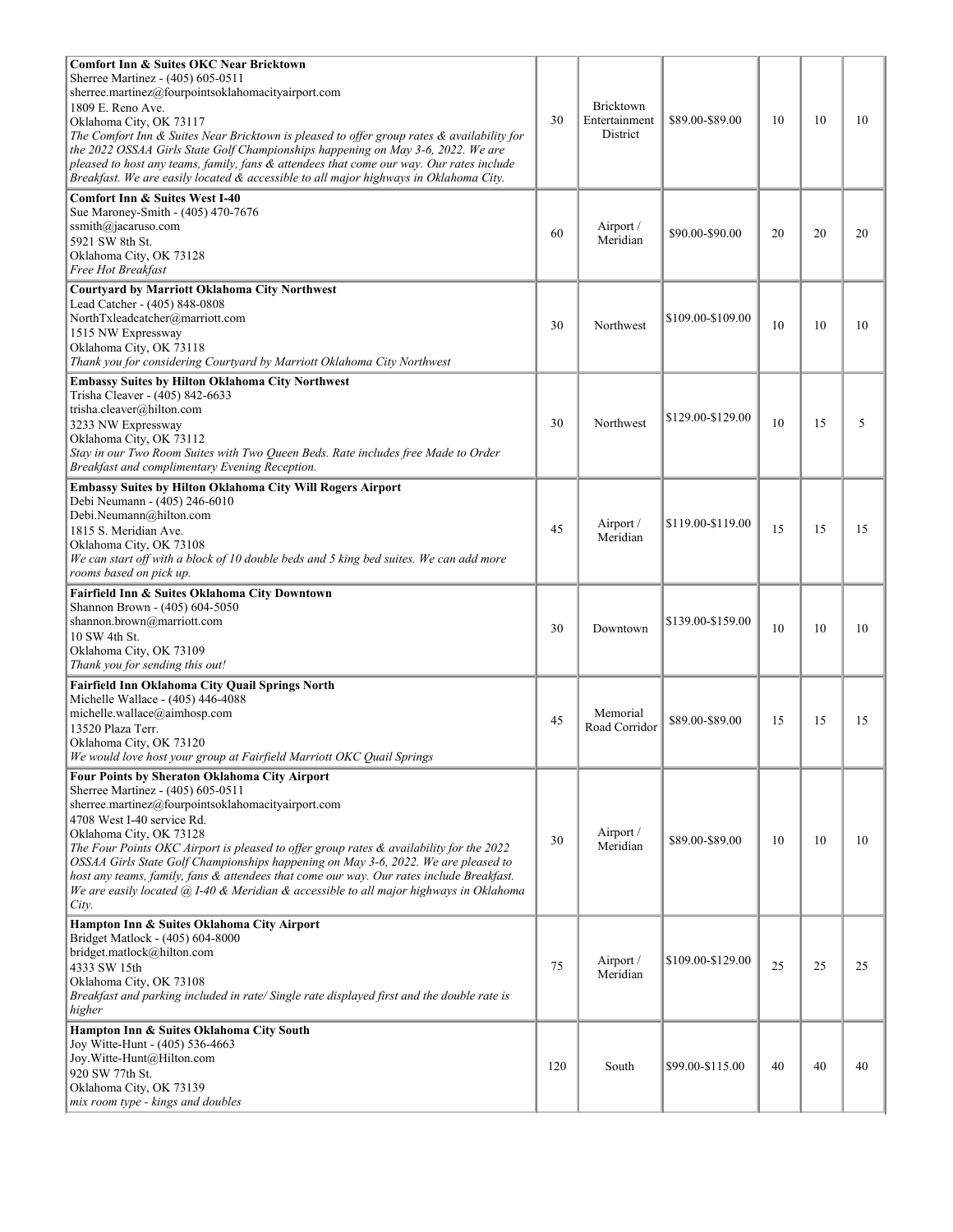| Hampton Inn Oklahoma City Northwest<br>Paul Crone - (405) 886-5886<br>paul.crone@hilton.com<br>3022 NW Expressway<br>Oklahoma City, OK 73112<br>Just 13 minutes from Lincoln Park Golf Course, \$104 for King Rooms, that can sleep two,<br>and competitive rates for fans.   Full breakfast buffet (eggs, meat, yogurt, potatoes, waffles,<br>oatmeal, and more!) and we have the fastest Internet connection to our closest competitors.<br>(verified)   Pay with Purchase Order   We are the traveler-ranked leader on Northwest<br>Expressway, and we are known for our clean rooms! Across the street from Dave & Busters<br>and minutes from Incredible Pizza, both very popular eatery/gaming, plus great restaurants<br>and within 5 minutes of Outback Steakhouse, Cheesecake Factory, Olive Garden, On the<br>Border, Chick Filet, Cane's., and Clark Crew BBQ,                                                                      | 60 | Northwest                              | \$104.00-\$104.00 | 20 | 20 | 20               |
|------------------------------------------------------------------------------------------------------------------------------------------------------------------------------------------------------------------------------------------------------------------------------------------------------------------------------------------------------------------------------------------------------------------------------------------------------------------------------------------------------------------------------------------------------------------------------------------------------------------------------------------------------------------------------------------------------------------------------------------------------------------------------------------------------------------------------------------------------------------------------------------------------------------------------------------------|----|----------------------------------------|-------------------|----|----|------------------|
| Hilton Garden Inn Oklahoma City Airport<br>Marla O'Neal - (405) 942-1400<br>marla.oneal@hilton.com<br>801 S. Meridian Ave.<br>Oklahoma City, OK 73108<br>Hot breakfast buffet included.                                                                                                                                                                                                                                                                                                                                                                                                                                                                                                                                                                                                                                                                                                                                                        | 30 | Airport /<br>Meridian                  | \$99.00-\$99.00   | 10 | 10 | 10               |
| Hilton Garden Inn Oklahoma City Midtown<br>Valorie Willingham - (405) 607-4000<br>valorie@legacyok.com<br>2809 NW Expressway<br>Oklahoma City, OK 73112<br>Standard rooms available @ \$114.00 per room, per night plus tax.                                                                                                                                                                                                                                                                                                                                                                                                                                                                                                                                                                                                                                                                                                                   | 60 | Northwest                              | \$114.00-\$114.00 | 20 | 20 | 20               |
| Holiday Inn & Suites Oklahoma City North<br>Lucas Shoemaker - (405) 286-4777<br>lucas@tnjgroup.com<br>6200 North Robinson Ave.<br>Oklahoma City, OK 73118<br>We offer a full-service restaurant and bar, indoor pool and jacuzzi hot tub, free wifi and free<br>guest parking. We are also happy to inform you that we have guest business centers,<br>laundry services, and fitness centers to be used at your convenience. Our guest rooms are<br>spacious and our staff will be more than happy to assist you with any and all of your needs.<br>Please feel free to contact us if you have any other questions or if there is anything else we<br>can help you with. We hope we have the pleasure of earning your business. Thank you.<br>Holiday Inn and Suites OKC North Staff                                                                                                                                                           | 45 | Northwest                              | \$99.00-\$99.00   | 15 | 15 | 15               |
| Holiday Inn Express & Suites I-240<br>Becca Rorer - (859) 368-1041<br>brorer@jacaruso.com<br>7817 S. Walker<br>Oklahoma City, OK 73139<br>Our hotel is located just minutes from Will Rogers World Airport, Tinker Airforce Base,<br>FAA, OK State Fair, Cox Convention Center, Chesapeake Arena, and the Bricktown area.<br>We are just steps away from many dining options, including a full bar and also a place to<br>entertain children. Each of our non-smoking rooms have a bluetooth alarm clock, 42" or 47"<br>LED TV with HD channels + HBO, and a fridge/microwave. Stay Smart and begin your day<br>with our brand new Express Start Breakfast including cinnamon rolls. Our 24-hour Fitness<br>Center with free weights and cardio equipment and indoor pool will help you stay in your<br>best shape while you are away from home. To help you stay connected to the outside world,<br>our hotel provides free 100Mbps Internet. | 20 | Southwest                              | \$104.00-\$104.00 | 10 | 10 | $\boldsymbol{0}$ |
| Holiday Inn Express & Suites OKC Airport<br>Brad Melson - (405) 609-3443<br>brad.melson@champion-hotels.com<br>4501 SW 15th St.<br>Oklahoma City, OK 73108<br>Located just four miles from Will Rogers World Airport, the Holiday Inn Express Oklahoma<br>City Airport is a newly built property that offers the best in both convenience and<br>hospitality. Whether traveling for business or leisure, the hotel's close proximity to I-40<br>proves to be the ideal location for guests to experience the best that Oklahoma has to offer.                                                                                                                                                                                                                                                                                                                                                                                                  | 15 | Airport /<br>Meridian                  | \$109.00-\$109.00 | 5  | 10 |                  |
| Holiday Inn Express & Suites OKC Downtown-Bricktown<br>Ericka Dolbrus - (405) 778-8100<br>ericka.dolbrus@aimhosp.com<br>101 E. Main St.<br>Oklahoma City, OK 73104<br>• Complimentary Hot Continental Breakfast with our Famous Cinnamon Rolls •<br>Microwave & Mini Fridge in Each Room • Complimentary High Speed Internet<br>Throughout the Hotel • Self Parking Lot with Unlimited In/Out Privileges for just $$15 +$<br>Tax Per Day Per Car • 24 Hour Fitness Center • Business Center, 24 Hour Market, and<br>Outdoor Courtyard Area • Walking distance to Restaurants & Activities in the Downtown<br>Bricktown Area                                                                                                                                                                                                                                                                                                                    | 30 | Bricktown<br>Entertainment<br>District | \$104.00-\$104.00 | 10 | 10 | 10               |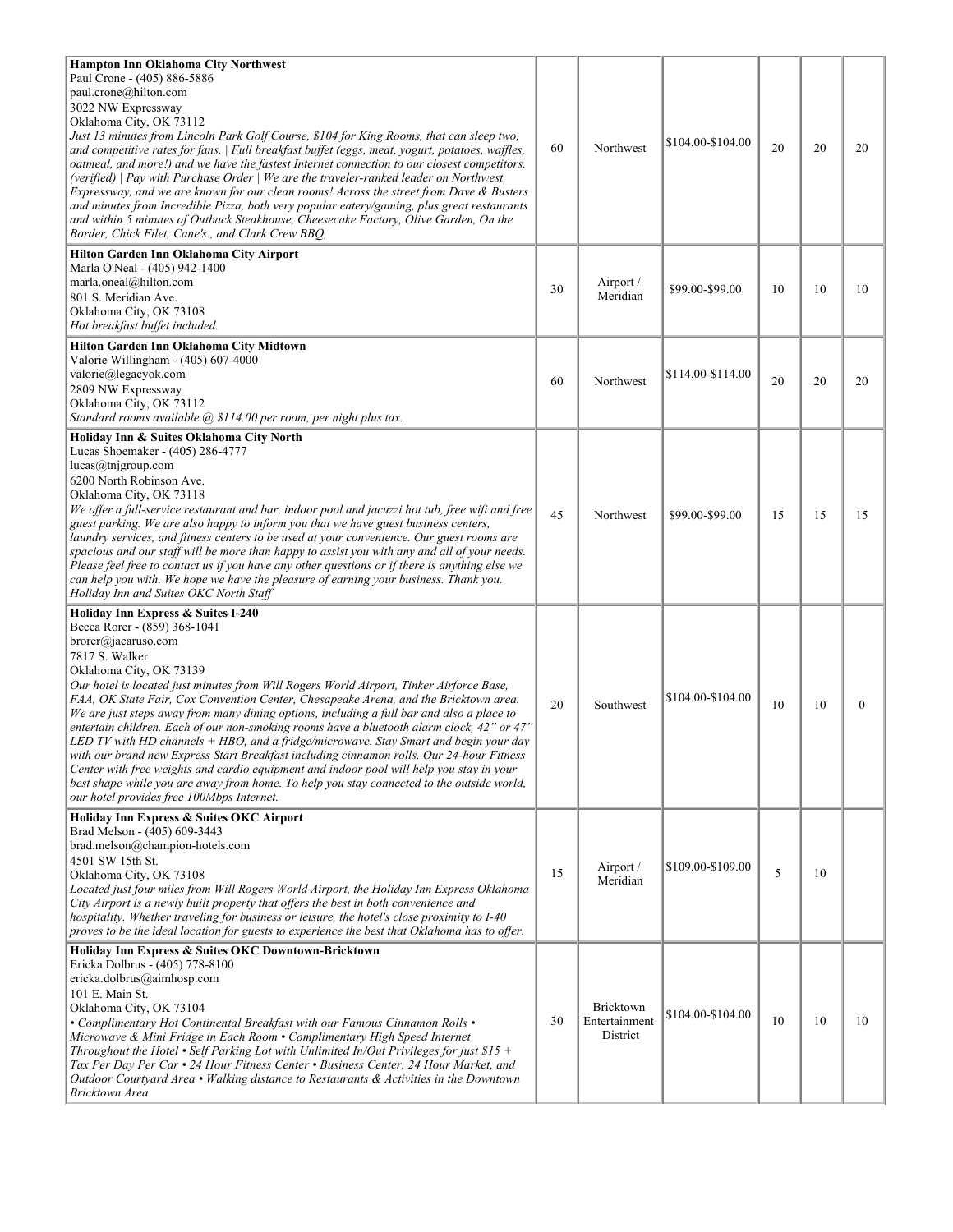| Hyatt Place Oklahoma City Airport<br>Ashley Fields - (405) 682-3900<br>ashley.fields@hyatt.com<br>1818 S. Meridian Ave.<br>Oklahoma City, OK 73108<br>Hyatt Place OKC Airport offering Suite Style rooms with cozy corner sectional sofa-sleeper,<br>wet bar, refrigerator, and separate workspace. Free parking, Free Wi-Fi, complimentary<br>shuttle service within a 3 mile radius, and free HOT breakfast. Additional Perks on-site Bar,<br>Grab-N-Go Snack Shop and 10% OFF local restaurants within walking distance. Cut-off is<br>April 25, 2022 then based on availability.                                                  | 40 | Airport /<br>Meridian                  | \$89.00-\$89.00   | 15 | 15 | 10 |
|---------------------------------------------------------------------------------------------------------------------------------------------------------------------------------------------------------------------------------------------------------------------------------------------------------------------------------------------------------------------------------------------------------------------------------------------------------------------------------------------------------------------------------------------------------------------------------------------------------------------------------------|----|----------------------------------------|-------------------|----|----|----|
| La Quinta Inn & Suites by Wyndham Oklahoma City Airport<br>Keli Seraphin - (405) 702-7720<br>keli.seraphin@champion-hotels.com<br>808 S. Meridian Ave.<br>Oklahoma City, OK 73108<br>LaQuinta is a new hotel that offers complimentary breakfast, *meeting space if available,*<br>wifi, parking, 24hr snack market and exceptional customer service agents that are eager to<br>meet the needs of our guests.                                                                                                                                                                                                                        | 75 | Airport /<br>Meridian                  | \$89.00-\$89.00   | 25 | 25 | 25 |
| La Quinta Inn & Suites Oklahoma City NW Expressway<br>Jig Patel - (405) 773-5575<br>lq53326gm@laquinta.com<br>4829 NW Expressway<br>Oklahoma City, OK 73132<br>Rooms and Rates are below                                                                                                                                                                                                                                                                                                                                                                                                                                              | 90 | Northwest                              | \$109.00-\$109.00 | 30 | 30 | 30 |
| Omni Oklahoma City Hotel<br>Rebecca Alcala - (405) 438-6466<br>rebecca.alcala@omnihotels.com<br>100 West Oklahoma City Blvd.<br>Oklahoma City, OK 73109<br>We would like to offer a flat rate of \$169 - Guests to call 1-800-THE-OMNI to book<br>reservations under OSSAA Girls State Golf Championships.                                                                                                                                                                                                                                                                                                                            | 45 | Downtown                               | \$169.00-\$169.00 | 15 | 15 | 15 |
| <b>Radisson Hotel OKC Airport</b><br>Sherree Martinez - (405) 605-0511<br>sherree.martinez@fourpointsoklahomacityairport.com<br>4716 West I-40 Service Rd.<br>Oklahoma City, OK 73128<br>The Radisson OKC Airport is pleased to offer group rates & availability for the 2022<br>OSSAA Girls State Golf Championships happening May 3-6, 2022. We are pleased to host<br>any teams, family, fans & attendees that come our way. Our rates include Breakfast. We are<br>easily located @ I-40 & Meridian & accessible to all major highways in Oklahoma City.                                                                          | 30 | Airport /<br>Meridian                  | \$89.00-\$89.00   | 10 | 10 | 10 |
| <b>Renaissance Oklahoma City Downtown</b><br>Shannon Brown - (405) 604-5050<br>shannon.brown@marriott.com<br>100 E. Sheridan Ave.<br>Oklahoma City, OK 73104<br>$Hopefully we'll be open$ :)                                                                                                                                                                                                                                                                                                                                                                                                                                          | 30 | Bricktown<br>Entertainment<br>District | \$149.00-\$169.00 | 10 | 10 | 10 |
| Renaissance Waterford Oklahoma City Hotel<br>Daniel Kuziej - (405) 858-2410<br>dkuziej@waterfordokc.com<br>6300 Waterford Blvd.<br>Oklahoma City, OK 73118<br>Thanks for the opportunity! Rate includes breakfast.                                                                                                                                                                                                                                                                                                                                                                                                                    | 45 | Northwest                              | \$119.00-\$119.00 | 15 | 15 | 15 |
| <b>Sheraton Hotel Oklahoma City Downtown</b><br>DeeDee Devore - (405) 815-6001<br>ddevore@sheratonokc.com<br>1 North Broadway Ave.<br>Oklahoma City, OK 73102<br>The luxurious Sheraton Oklahoma City is located in the heart of downtown and only steps<br>away from Bricktown dining and entertainment. This special OSSAA Tennis Championship<br>rate includes a deeply discounted room rate, wireless internet and your choice of a king or<br>double bed room. Block 23 offers a full breakfast buffet for \$14 per person, kids under 5 eat<br>free. Self-parking for \$10 per day is available in the attached parking garage. | 30 | Downtown                               | \$139.00-\$154.00 | 10 | 10 | 10 |
| SpringHill Suites Oklahoma City Airport<br>Samantha Crowley - (405) 604-0200<br>Samantha.Crowley@Marriott.com<br>510 S. MacArthur Blvd.<br>Oklahoma City, OK 73128<br>\$99 rate for all room types. Complimentary breakfast, parking and Wi-Fi. All rooms are<br>studio suites.                                                                                                                                                                                                                                                                                                                                                       | 30 | Airport /<br>Meridian                  | \$99.00-\$99.00   | 10 | 10 | 10 |